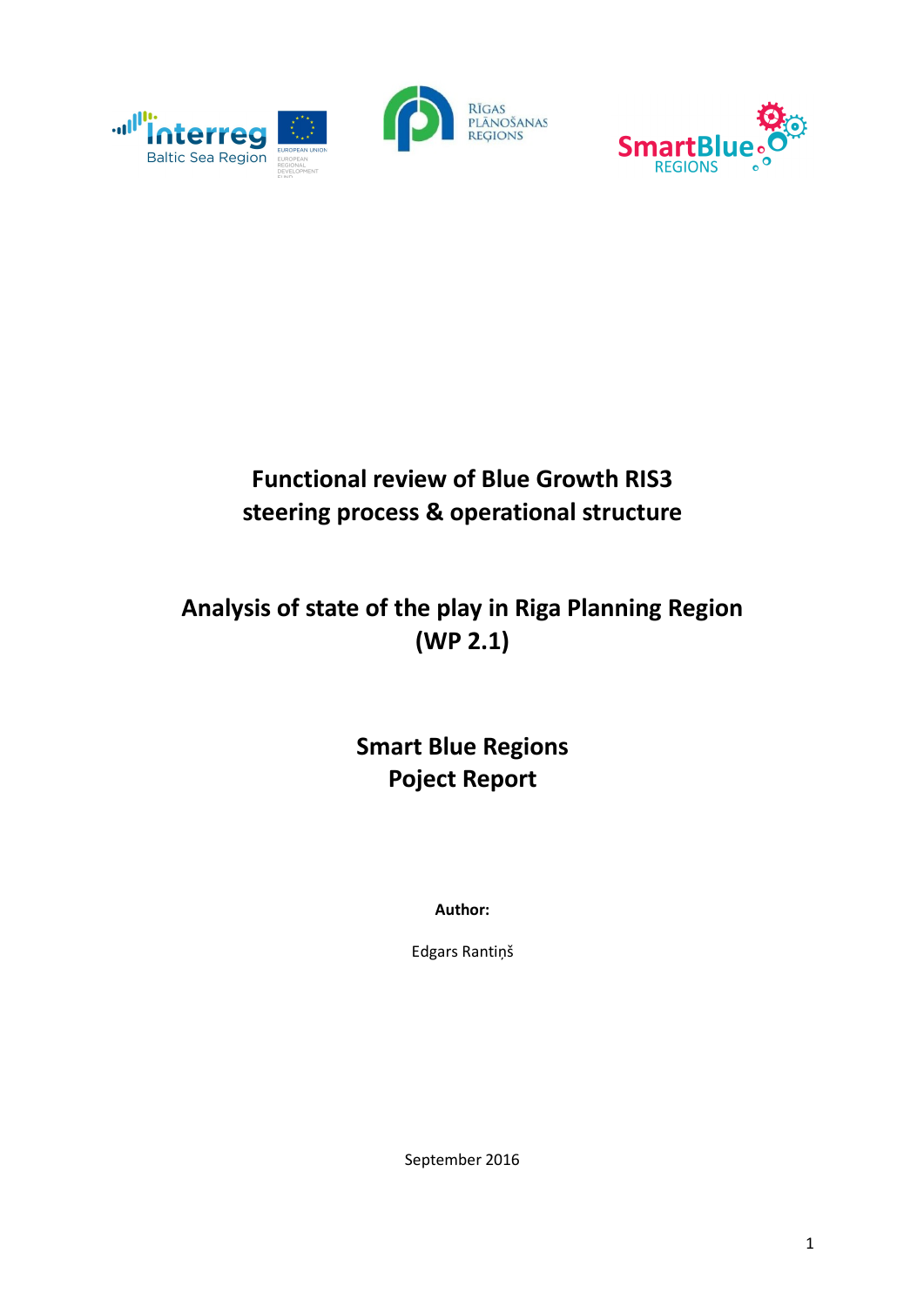



# **LIST OF CONTENT**

| 1. |  |  |  |  |
|----|--|--|--|--|
| 2. |  |  |  |  |
| 3. |  |  |  |  |
| 4. |  |  |  |  |
| 5. |  |  |  |  |
| 6. |  |  |  |  |
|    |  |  |  |  |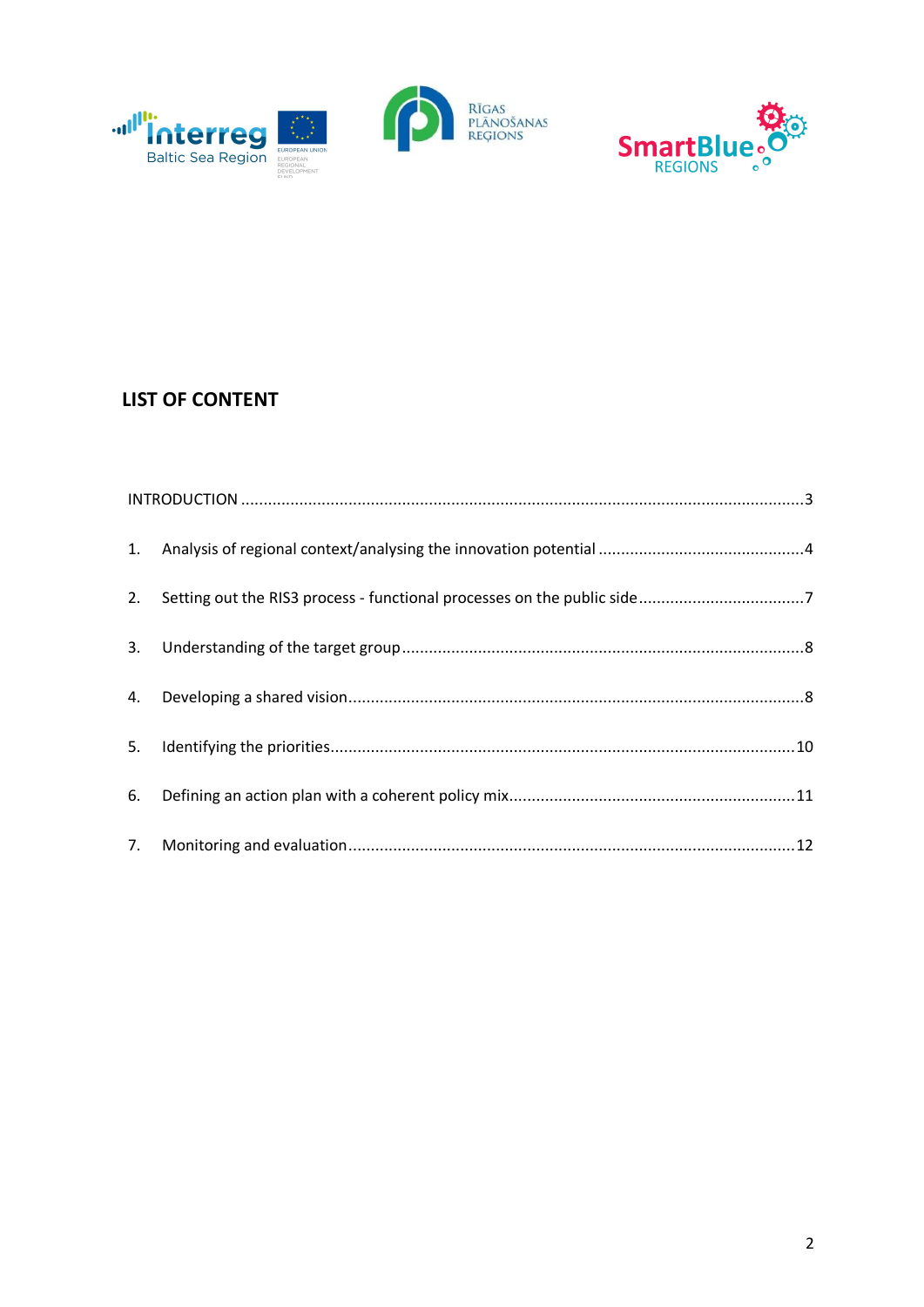



## **INTRODUCTION**

Riga Planning Region is one of five planning regions of the Republic of Latvia and it has been decided by the government of Latvia to elaborate a common RIS3 strategy for the whole country. Country's RIS3 strategy consists of three documents – Report on the Elaboration of Smart Specialization Strategy (Ministry of Education and Science), Research, Technological Development and Innovation Framework 2014-2020 (Ministry of Education and Science) and National Industrial Policy Guidelines 2014-2020 (Ministry of Economy). And there is also European Union Structural and Investment Funds Operational Programme "Growth and Employment" 2014-2020 which sets out investments from EU.

Riga Planning Region has elaborated and approved Sustainable Development Strategy 2030 and Development Programme 2020, Research on the Potential for Smart Specialization of Riga Planning Region, Economic Profile of Riga Planning Region and Spatial Development Plan 2025. When the elaboration of these documents started, experts and responsible persons in Riga Planning Region decided that the principles and priorities of RIS3 has to be included in those documents. Monitoring and evaluation process as well as functional processes are common for all the regional planning documents.

Connected document to the "Blue growth" in Riga Planning Region is Human Safety and Saving Plan for the Baltic Seaside in the Riga Region territory and there is a research done about the usage of sea territories in the context of blue growth and its impact on the environment of sea waters.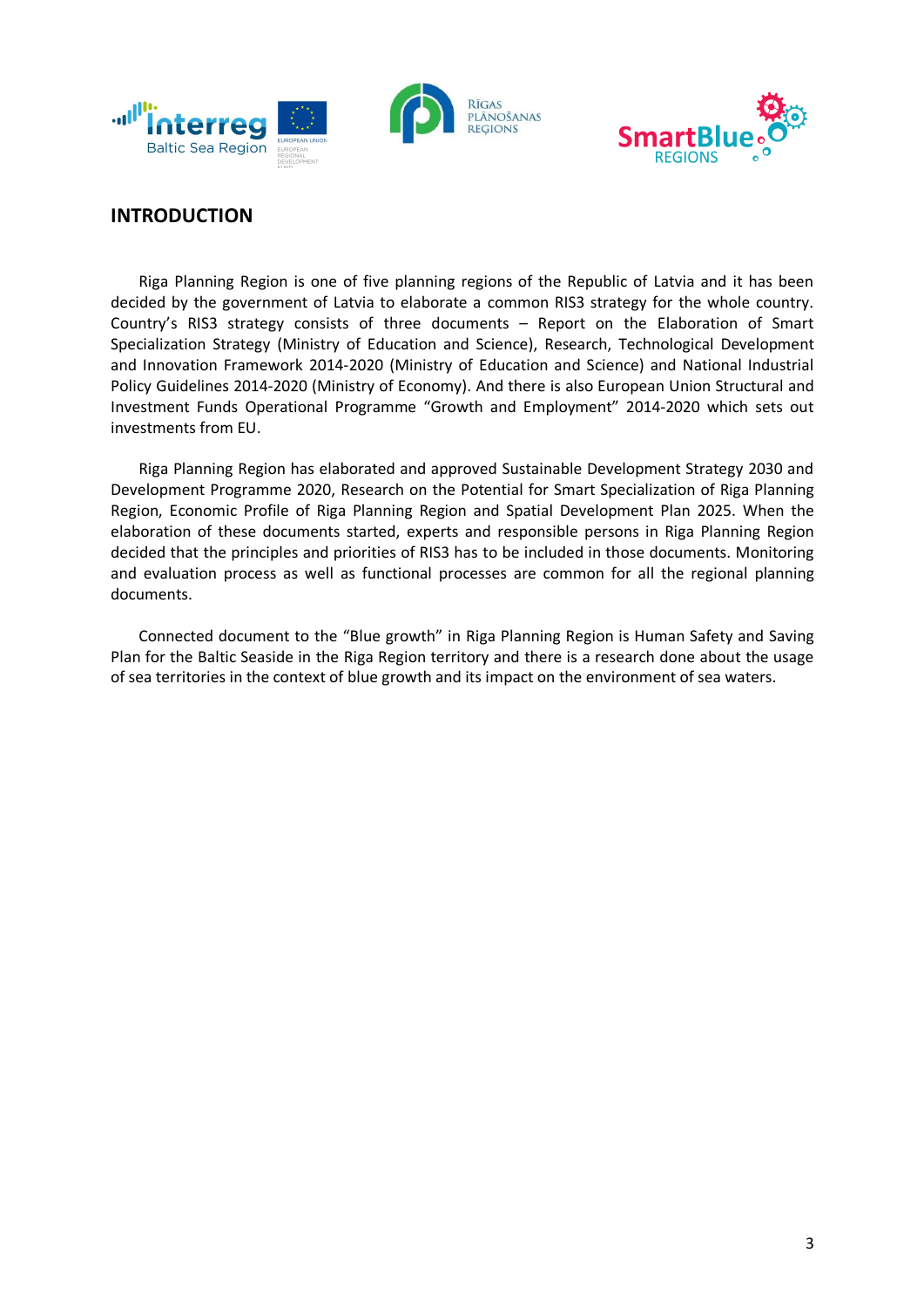

## **1. Analysis of regional context/analysing the innovation potential**

Riga Planning Region is located in the centre of Latvia and also Baltic countries with Riga City in the centre of region, though it consists of 30 local municipalities. Region covers only 16,2% of the territory of Latvia, but 50,5% of all inhabitants of Latvia live in the region.

Region is also characterized by dynamic entrepreneurial activity because half of all enterprises of Latvia are located in Riga Planning Region as well as half of all employees are employed in enterprises located in the region. It is estimated that 70% of Latvia's GDP is accumulated in the region and close to 80% of all the foreign investments are made in the region. Riga International Airport, Riga Freeport Authority as well as juncture of railways and motorways are located in the region.

Due to the situation that most of the universities and research and scientific institutions in Latvia are located in the region, close to 80% of all the students of Latvia study in the region.

| <b>Document</b>                    | <b>Themes and/or Goals</b>                                                                                                                                                                                                                                                        |  |  |
|------------------------------------|-----------------------------------------------------------------------------------------------------------------------------------------------------------------------------------------------------------------------------------------------------------------------------------|--|--|
| EU RIS <sub>3</sub>                | Themes:<br>1. Agri-Food<br>2. Digital Growth<br>3. Energy<br>4. Industrial modernization<br>5. Value chains                                                                                                                                                                       |  |  |
| <b>EU Blue Growth</b>              | Focus areas:<br>1. Blue energy<br>2. Aquaculture<br>3. Maritime, coastal and cruise tourism<br>4. Marine mineral resources<br>5. Blue biotechnology                                                                                                                               |  |  |
| Latvia RIS3                        | Specialization areas:<br>1. Knowledge-intensive bio-economics<br>2. Biomedicine, medical technologies, bio-<br>pharmacy and biotechnologies<br>3. Smart materials, technologies and engineering<br>systems<br>4. Smart energetic<br>5. Information and communication technologies |  |  |
| RPR Long-term Sustainable Strategy | Strategic objective:<br>1. SM 1 Socially involving cohabitation in<br>prosperous communities<br>2. SM2 Knowledge based green, innovative and<br>flexible economics<br>3. SM 3 Ecologically tolerant way of living and                                                             |  |  |

|  | Table 1. RIS3, Blue Growth and priorities of Riga Planning Region |  |  |
|--|-------------------------------------------------------------------|--|--|
|  |                                                                   |  |  |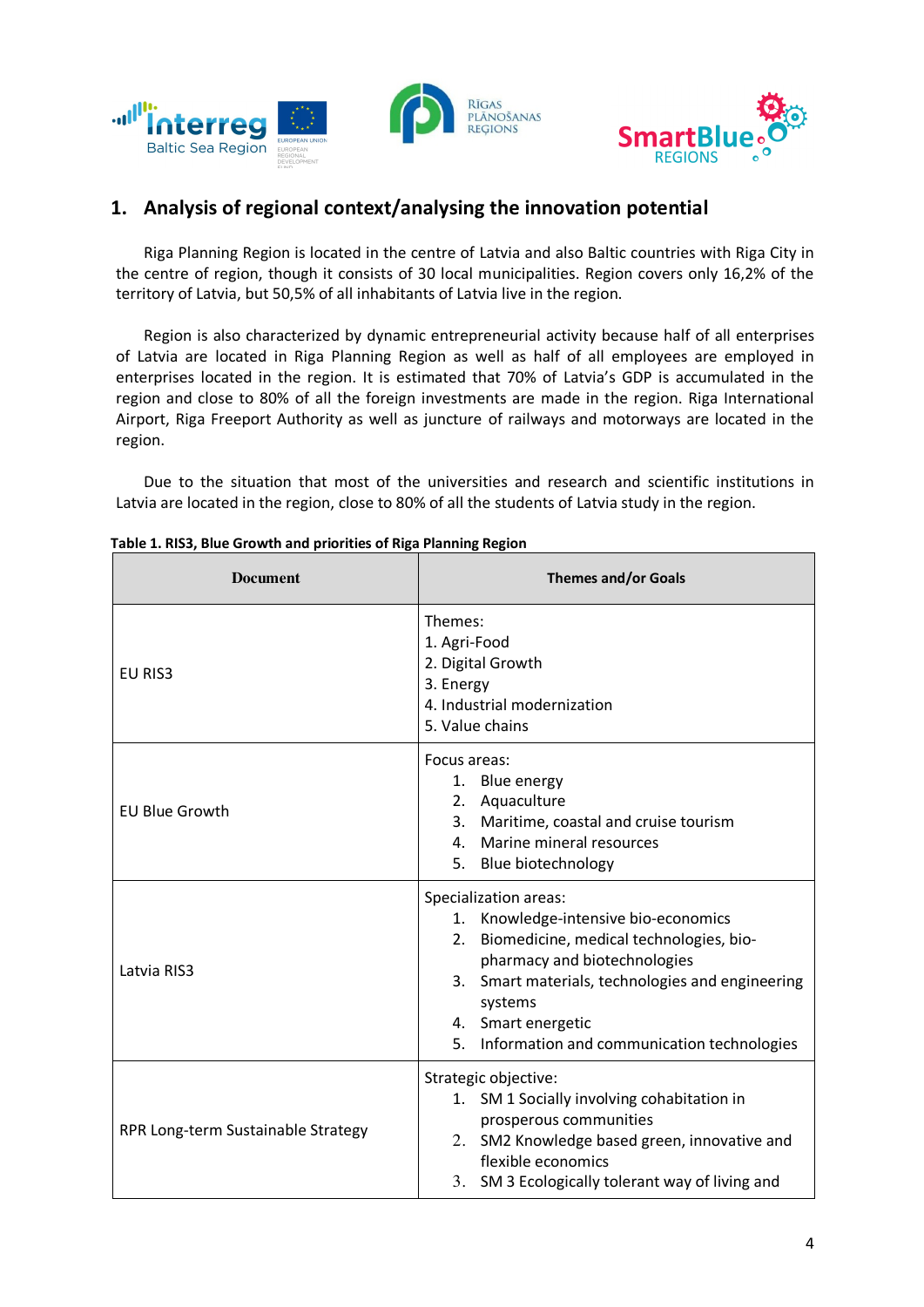





|                                                                                   | areas                                                                                                                                                                                                                                                                                                                                                                                                                                                    |  |  |
|-----------------------------------------------------------------------------------|----------------------------------------------------------------------------------------------------------------------------------------------------------------------------------------------------------------------------------------------------------------------------------------------------------------------------------------------------------------------------------------------------------------------------------------------------------|--|--|
|                                                                                   |                                                                                                                                                                                                                                                                                                                                                                                                                                                          |  |  |
| RPR Development Programme                                                         | Priorities:<br>1. P3 Flexible and outstanding education<br>P4 Globally competitive areas<br>2.<br>3.<br>P5 High-quality transport and logistics<br>4. P8 Smart development                                                                                                                                                                                                                                                                               |  |  |
| <b>RPR Economic Profile</b>                                                       | Knowledge - based business services (finances,<br>programming, consulting), cultural services,<br>production in different spheres (pharmacy,<br>biochemistry, wood processing) and transport services<br>are part of the global economic mainstream and<br>demonstrate gradual growth.<br>Radially concentrated traffic infrastructure connected<br>with logistics nodes (ports, airports, railway stations)<br>form the basis of the economic networks. |  |  |
| RPR Research on the Potential for Smart<br>Specialisation of Riga Planning Region | Research focuses on defining smart specialization from<br>the public sector point of view thus analyses potential<br>for smart specialization of local municipalities in the<br>region.                                                                                                                                                                                                                                                                  |  |  |

### **Identified potential of Riga Planning Region:**

- 1. **Research and development services** (research institutions located in Riga Planning Region Latvian Institute of Organic Synthesis, Institute of Physical Energetics, Institute of Solid State Physics, Latvian Biomedical Research and Study Centre, Institute of Biomedical Engineering and Nanotechnologies etc.) – potential includes elaboration of new technologies, products and services in such areas:
	- 3.1.Agrobiotechnologies;
	- 3.2.Biomedicine and biopharmacy;
	- 3.3.Energy;
	- 3.4.ICT;
	- 3.5.Materials science;
	- 3.6.Medicine;
	- 3.7. Forestry research.
- 4. **Creative industries** includes design, audiovisual media and multimedia as having highest potential for exports.
- 5. **High added-value production and services** includes both production and services with a potential of high added-value and exports:
	- 5.1. Production of pharmaceuticals;
	- 5.2. Production of organic chemistry elements;
	- 5.3. Production of medical and precision instruments;
	- 5.4. Machinery production;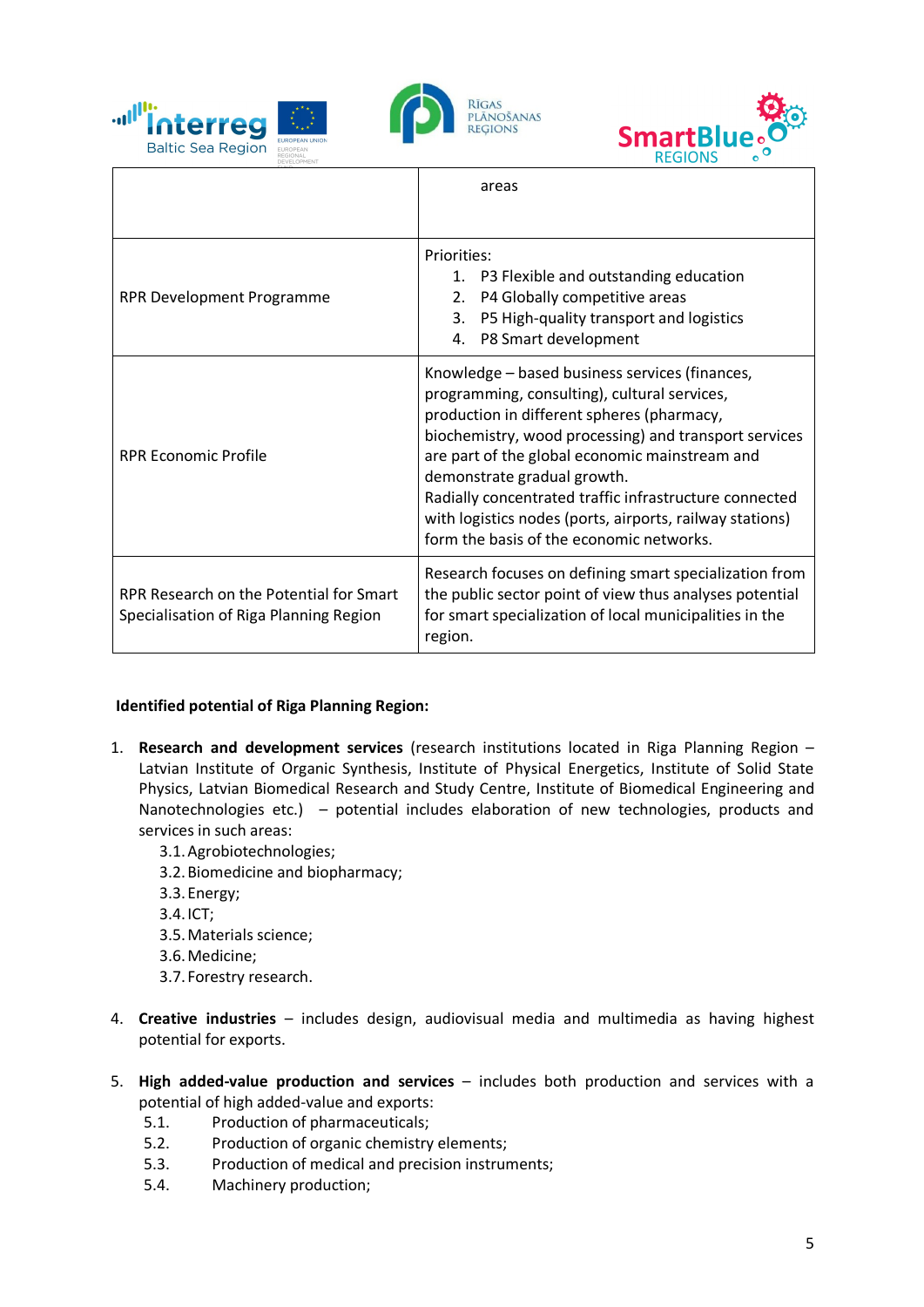





- 5.5. Life insurance;
- 5.6. Research services;
- 5.7. Trade intermediary.
- 6. **Nonstandart products and "just on time" exports** as most of production in Latvia is located in the Riga Planning Region, there are several areas which have high potential for adapting to new demands in markets:
- 6.1. Agri-food and drinks production;
- 6.2. Wood processing;
- 6.3. Textiles and clothing;
- 6.4. Chemical industry;
- 6.5. Publishing.
- 7. **Air and maritime transportation** Rīga is a juncture of railways, motorways, airport and sea port for both cargo and passengers, but industries with highest value-added and export potential are:
	- 7.1.Rīga International Airport;
	- 7.2.Rīga Free Port.
- 8. **Tourism** Rīga and Jūrmala are destinations for both international and local tourists: 8.1.Rīga - has a potential because of cultural heritage and its services as well as green environment;
	- 8.2.Jūrmala has a potential because of health and SPA services.
- 9. **Green economy and sustainable living –** includes environment friendly tourism and recreation and wellness services.

It has been identified that there are such **preconditions for the development of innovative entrepreneurship** in Riga Planning Region:

- 1. Attractive urban environment and international networking;
- 2. Development of innovation system;
- 3. Internationally attractive higher education;
- 4. Internationalization of research institutions;
- 5. Development of clusters;
- 6. Venture capital sector;
- 7. Entrepreneurship as a career.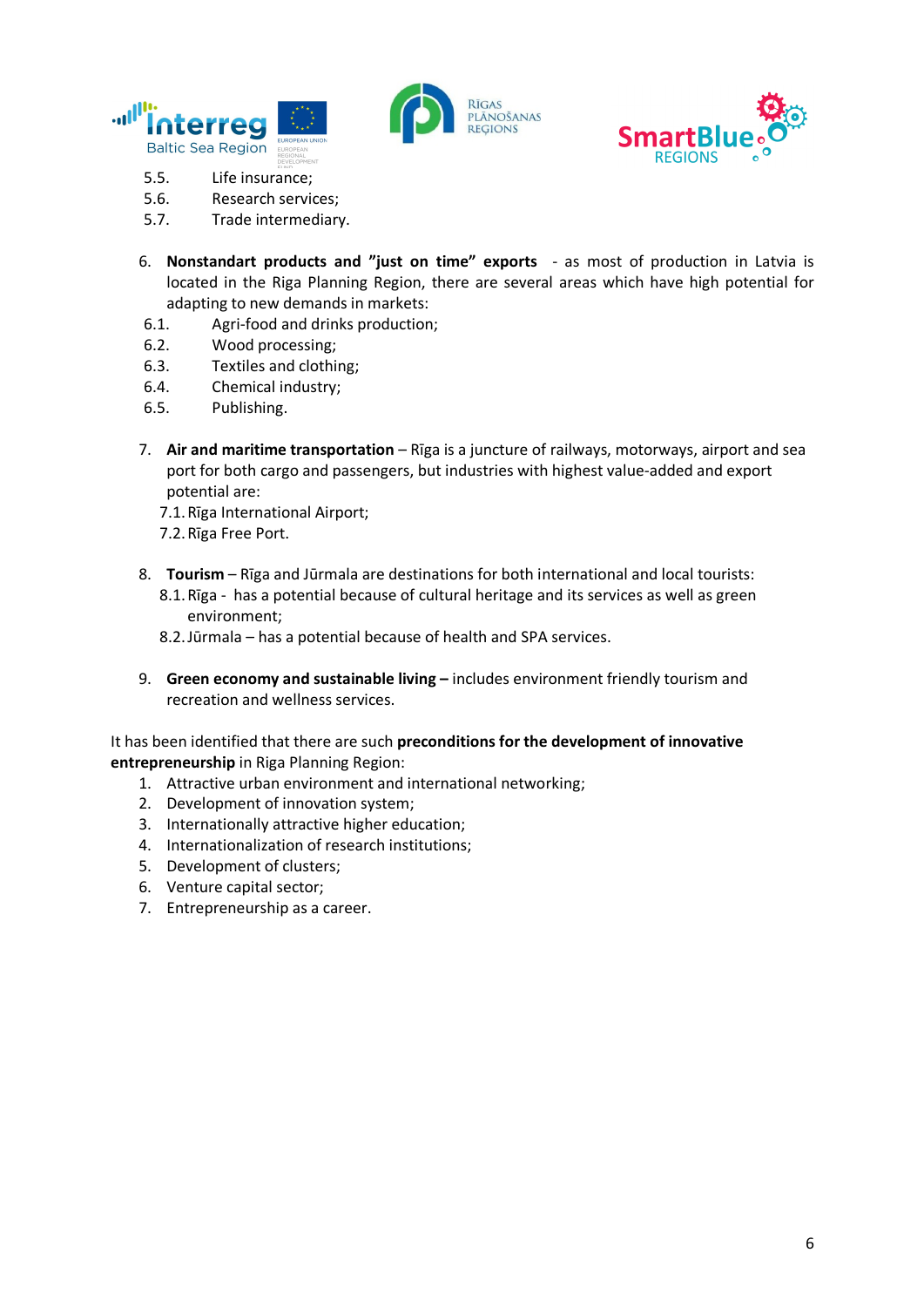



## **2. Setting out the RIS3 process - functional processes on the public side**

RIS 3 process has been separately defined at the national level in Latvia, but it is incorporated in the management, implementation and monitoring system of Riga Planning Region's Long-term Sustainable Development Strategy and Development Programme.

At the national level there are two ministries responsible for the RIS3 – Ministry of Education and Science which is responsible for the policy of education, research and innovation and Ministry of Economics which is responsible for the economic policy including industrial policy. EU Funds Operational Programme is also elaborated and approved at the national level, but in cooperation with different stakeholders.

At the regional level there are planning regions and in our case Riga Planning Region which consists of Development Council and Administration. Development Council is approved at the General Meeting of Chairmans of Local Governments every four years and consists of 35 members. Every local government has one representative except for Riga City which has 6 members. Administration of Riga Planning Region has few functions, i.e., development planning, regional public transportation, support for the entrepreneurship development, elaboration and implementation of regional and international projects financed from EU.

Different stakeholders are involved at national and regional level – research institutions, local governments, industry associations (Latvian Chamber of Commerce and Industry), higher education institutions (University of Latvia, Riga Technical University etc.), service providers (e.g. airport and seaport), business incubators (e.g. green incubator and creative incubator), municipal associations (e.g. association of Latvian seashore municipalities etc.) etc.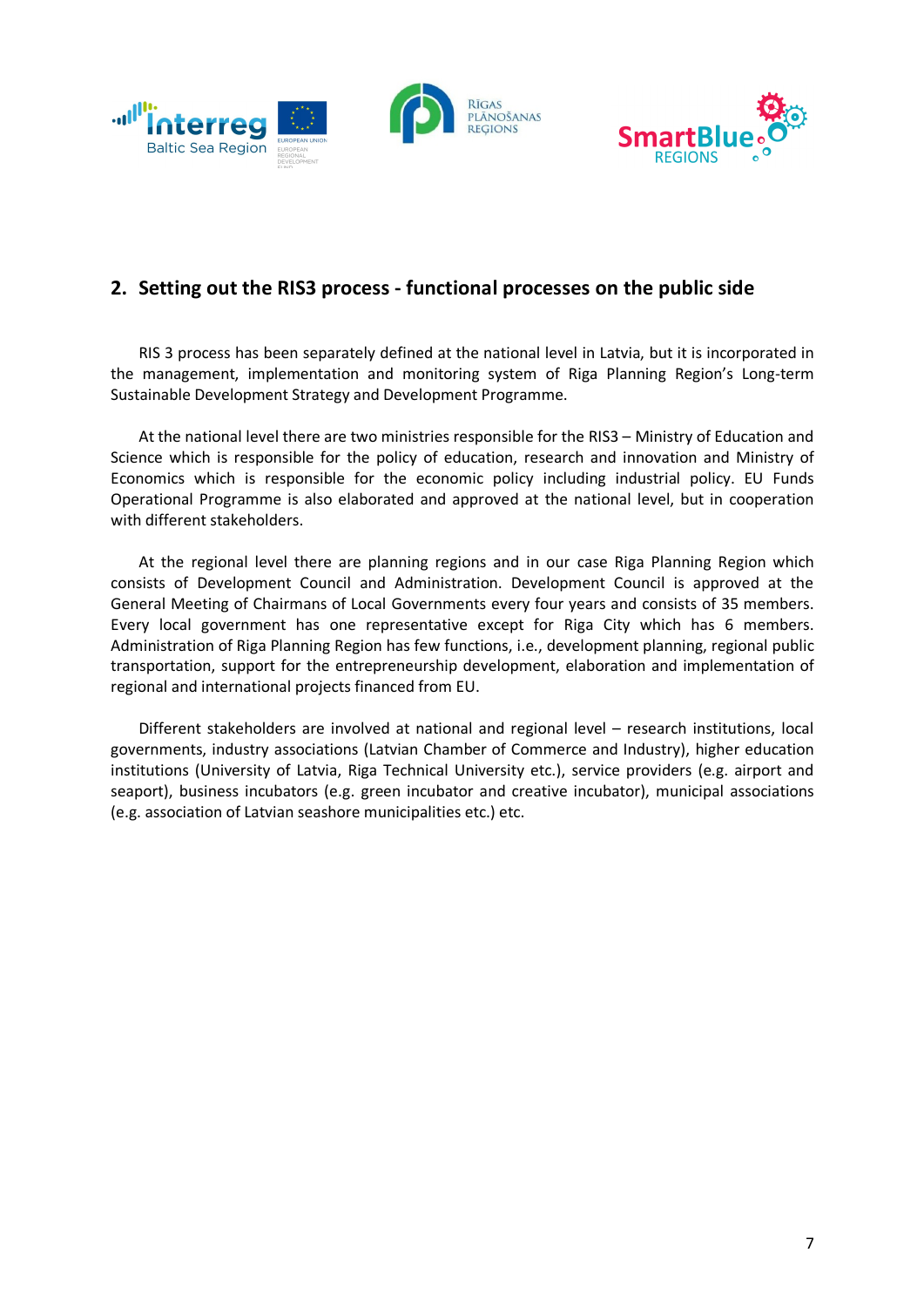



# **3. Understanding of the target group**

As mentioned in the section 2 of this review, there are several different stakeholders involved in the functional processes of RIS3, mainly at the national level. Stakeholders are commonly beneficiaries of Riga Planning Region priorities set in the Development Programme.

#### **Priorities and beneficiaries:**

- 1) *P3* Flexible and outstanding education *Beneficiaries:* Research institutions, universities, industries
- 2) *P4* Globally competitive areas *Beneficiaries:* Research institutions, universities, industries, culture institutions, clusters, business incubators, service providers, tourism sector companies, technology companies
- 3) *P5* High-quality transport and logistics *Beneficiaries:* Industries, service providers, universities, business associations, local governments, clusters
- 4) *P8* Smart development *Beneficiaries:* Universities, industries, local governments

It has been stated that the cooperation among actors, stakeholders, beneficiaries, public sector and private sector etc. is of crucial importance for a efficient management and implementation of RIS# and Riga Planning Region's Development Programme.

## **4. Developing a shared vision**

Vision is a part of the development planning documents and is closely linked to the strategic objectives, priorities and actions set in the Long-term Sustainable Development Strategy and Development Programme of Riga Planning Region.

#### **Vision of Riga Planning Region.**

**People** – Population in the region is stable. A relatively low birth rate is compensated by remigration and a positive migration balance. In the region, most of the population at working age has higher or vocational education, and almost all of the population is involved in lifelong learning processes. The governance increases the number of various humane facilities, loosens legal capacity, labour-intensiveness and cohesion of communities for the purpose of achieving common objectives. Within the average term, the region will become an attractive area of skilled workers requires on the market, as well as for migrants.

**Values** – The role of the place and its vicinities has increased in regard to awareness and activity. The region's residents are aware of their belonging to both the local and the regional cohabitation and behave responsibly towards it, as well as feel safe due to interconnection and peer benevolence towards ethnic and cultural diversity.

**Smart development** – It is flexible – based on knowledge, willingness to change, activity and respect to the place and global processes. Wisdom is manifested in action, which is focused on self-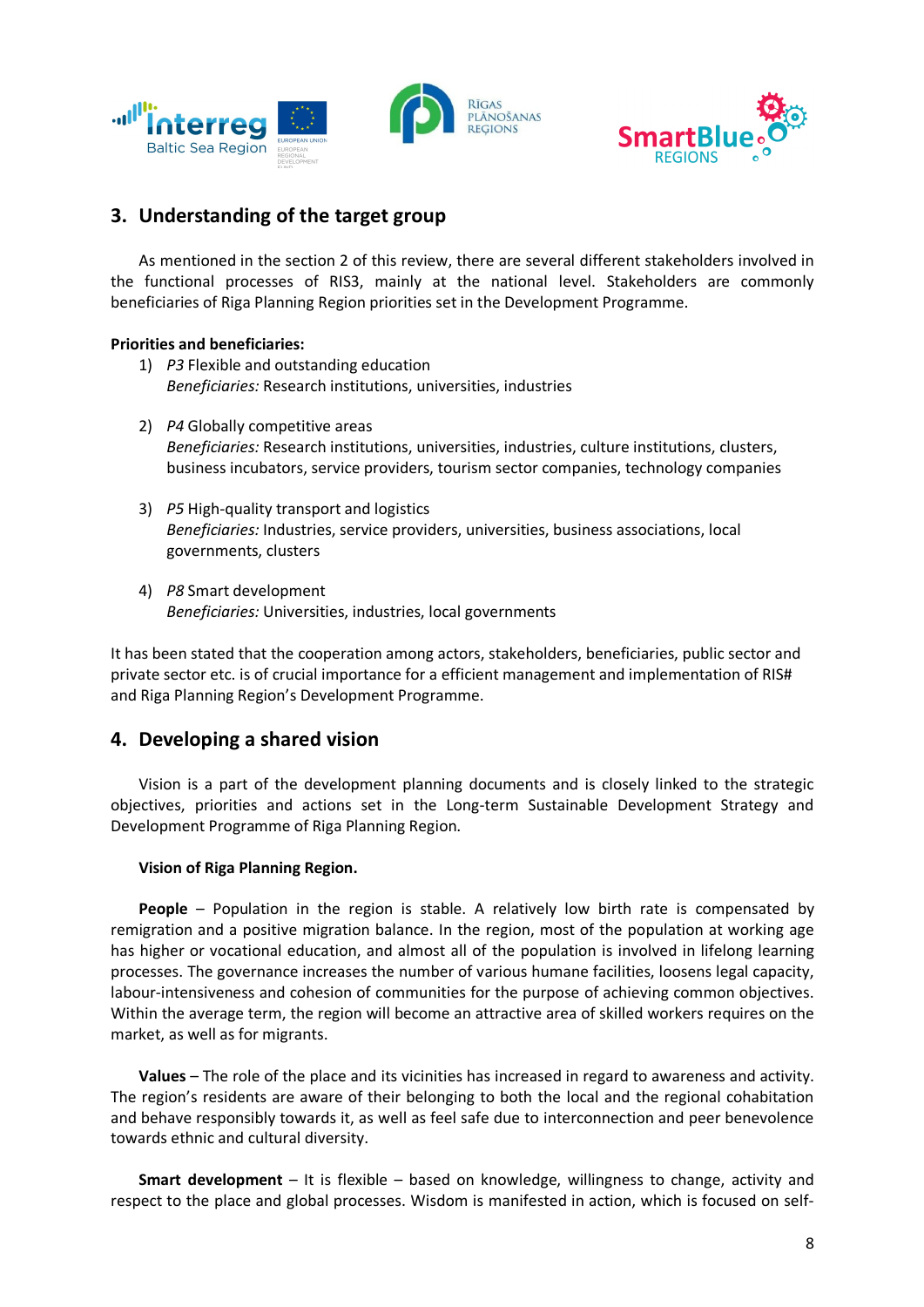



sufficiency and balance of the location in energy production and consumption. The distance from home to workplace is constantly decreasing, along with the frequency of the use of vehicles. The region as a whole and each place forms a system of green areas and green elements.

**Distinctions** – Areas of distinction of Riga Region are knowledge-based technologies, smart development technology, biotechnologies, visual and acoustic art, quality of the urban living environment, as well as quality of rural areas, green areas and water areas.

**Riga as a metropolis** – City of Riga is a national and multicultural metropolis of Northern Europe – the driving force of Latvia and the region. Within the time of one generation, the role of Riga has increased: Riga has become a powerful organizing force that enhances prosperity and activity in the region, Latvia and the Baltic Countries. It is developing as the most dynamically visible and united centre in the Baltics. Riga stands out in the Baltic Sea region and the world owing to its distinctions in several fields. The region with its centre in Riga is both the Eurasian and north-south and east-west connection and logistics hub, as well as the place of business and cultural synergies.

**Mobility** – The region is still developing a common transport system, whose core consists of all kinds of public transport networks that ensure geographically regular accessibility within the time conforming to the daily mobility requirements, in which the region is a unified working and living space.

**Areas** – taking into consideration the history of Riga, it is possible to say that in the future Riga as a metropolis will be linked with the areas surrounding it – the urban and green areas of the city's suburbs, the Gulf of Riga and its coasts. Each of the areas is characterized by a distinct value, a balance of nature and human activities, specialization and sustainable uses of resources.

During the process of elaboration of the vision and development planning documents of Riga Planning Region there was constant communication and collaboration with different stakeholders and groups of society, e.g. inhabitants, local governments, youth, business sector, research institutions etc. Several formal and informal meetings took place and several areas of the region so to cover the whole territory.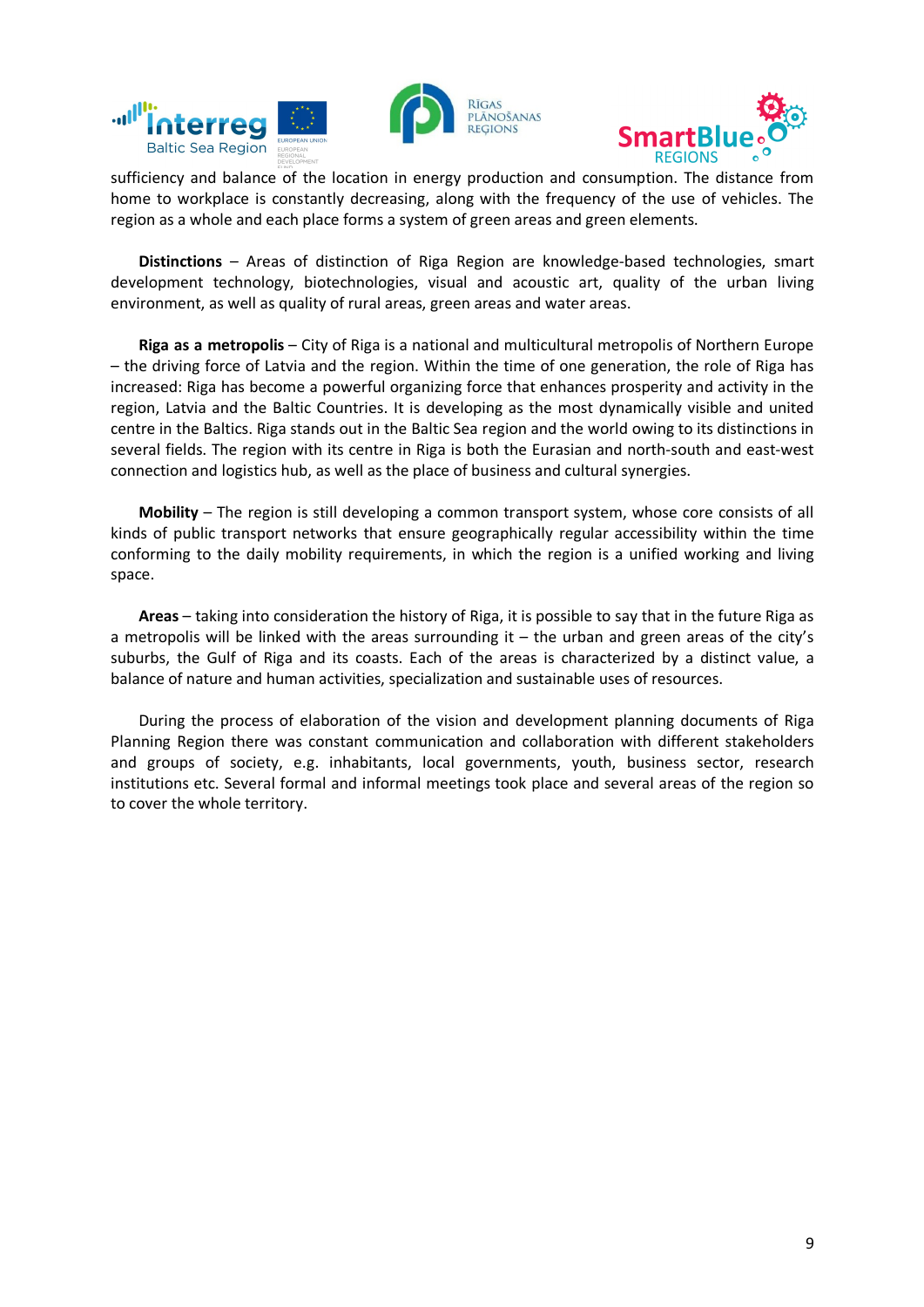



# **5. Identifying the priorities**

Below listed priorities are the ones connected to Blue Growth and RIS3, defined in the Riga Planning Region's Long-term Sustainable Development Strategy and Development Programme:

### **1) P3 Flexible and outstanding education**

*Key words:* education based on life cycles, continuous, responding to changing labour market, developing creativity, involving, open, being able to export, culture and Latvian way of life

*Actions:*

RV 3.3. Connection of innovative entrepreneurship, outstanding research and higher education in the areas of smart development

### **2) P4 Globally competitive areas**

*Key words:* specialization, knowledge, research, technologies, succession *Actions:*

RV 4.1. Support for knowledge and technology export to companies and industries with outstanding, innovative and international "niche" products and services

RV 4.2. Development of education and research organizations, centers and infrastructure RV 4.3. Strengthening of culture and creative industries

RV 4.4. Development of tourism and marketing to promote international recognition of the region

RV 4.5. Support for the creation of outstanding environmental services and products in companies and areas

### **3) P5 High-quality transport and logistics**

*Key words:* transport and logistics services, efficient infrastructure, convenient internal and international mobility, co-modality, green corridors

*Actions:*

RV 5.1. Development of common inner and international infrastructure networks

RV 5.3. Development of N-S and E-W connections and hubs

RV 5.4. Development of integrated inner and seashore waterway network

## **4) P8 Smart development**

*Key words:* education, cooperation, information, sustainable energy systems *Actions:*

RV 8.1. Elaboration and implementation of smart specialization policy in smart development territories and areas

RV 8.2. Detailed self assessment of smart specialization

RV 8.3. Promotion of productivity of entrepreneurship

RV 8.4. Promotion of entrepreneurship which is based on the local resources

RV 8.5. Promotion of innovative, sustainable and safe (green) mobility

RV 8.6. Promotion of cooperation between Riga City and neighboring municipalities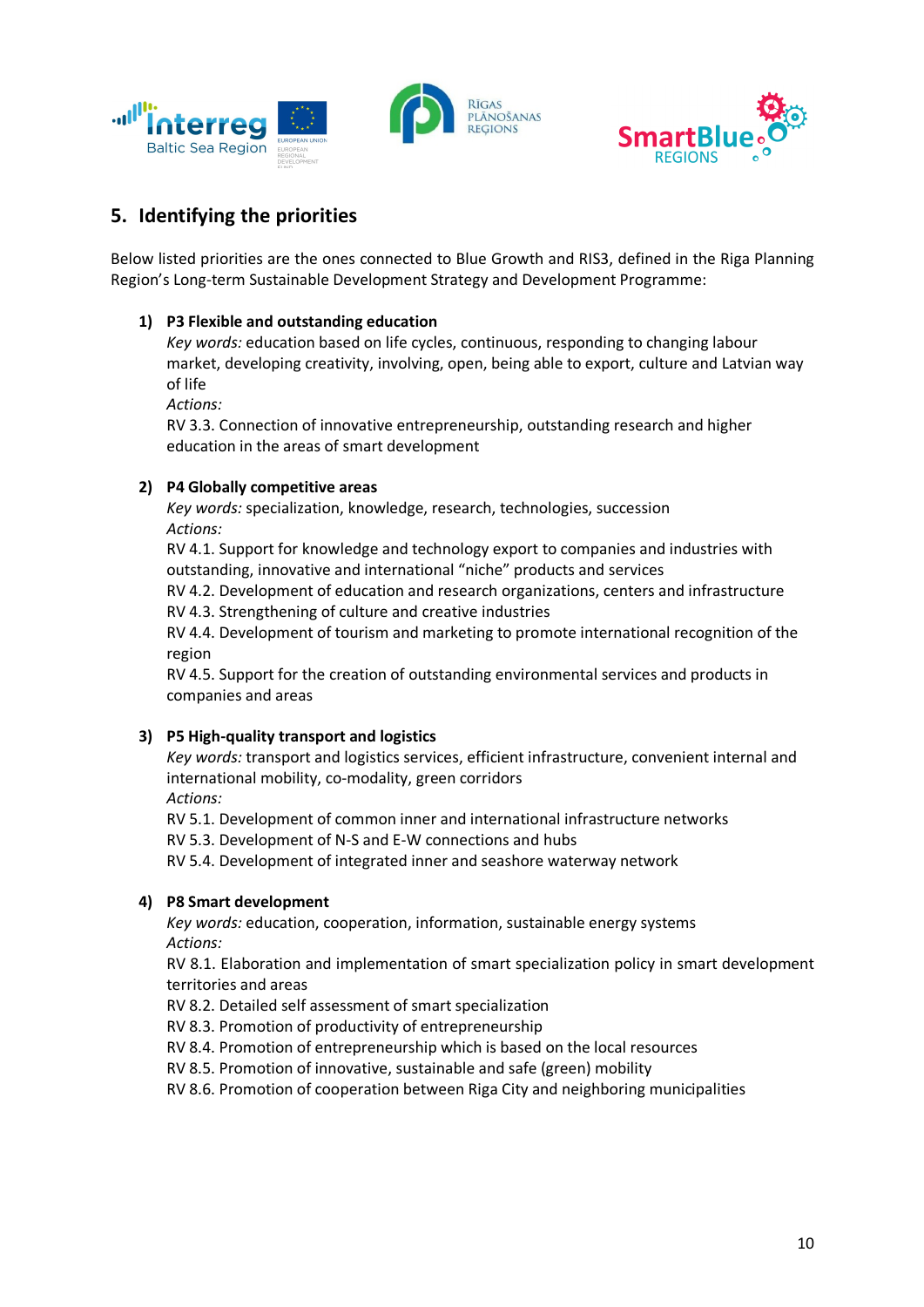



## **6. Defining an action plan with a coherent policy mix**

The most important development planning documents at regional level that include regional policies relevant for the "blue" priorities and "smart" specialization are Riga Planning Region's Longterm Sustainable Strategy and Development Programme.

At national level there are several important policy documents that include aspects of "blue growth" and "smart specialization":

- Report on the Elaboration of Smart Specialization Strategy (Ministry of Education and Science)
- Research, Technological Development and Innovation Framework 2014-2020 (Ministry of Education and Science)
- National Industrial Policy Guidelines 2014-2020 (Ministry of Economics)
- Energy Development Guidelines 2016-2020 (Ministry of Economics)
- Plan "Action Programme to Achieve Good Condition of Sea Environment 2016-2020" (Ministry of Environmental Protection and Regional Development)
- Action Programme to Secure Quality and Reduction of Waste in Prior Fishing Waters and Bathing Waters (Ministry of Environmental Protection and Regional Development)
- Seashore Spatial Development Guidelines 2011-2017 (Ministry of Environmental Protection and Regional Development)
- Landscape Policy Guidelines 2013-2019 (Ministry of Environmental Protection and Regional Development)

Regarding Latvia's Operational Programme "Growth and Employment" there is a large share of funds allocated specifically to promote RIS3 and "blue growth", specifically:

- improvement of economic productivity, added value, quality of innovation, research and science;
- sustainable and efficient transportation infrastructure;
- sustainable use of natural and cultural resources;
- high quality and efficiency of education system;
- balanced and sustainable territorial development.

Priority axes set in the Operational programme and funding available:

- Development and innovation of research, technology. Funding allocated  $-467$  mlj. EUR;
- ICT availability, e-government and services Funding allocated 172 mlj. EUR;
- Competitiveness of small and medium enterprises. Funding allocated 296 mlj. EUR;
- Transition to a low-carbon economy in all sectors. Funding allocated 286 mlj. EUR;
- Protection of environment and effective use of the resources. Funding allocated 432 mlj. EUR;
- Sustainable transportation system. Funding allocated 235 mlj. EUR;
- Education, skills and lifelong learning. Funding allocated 277 mlj. EUR.